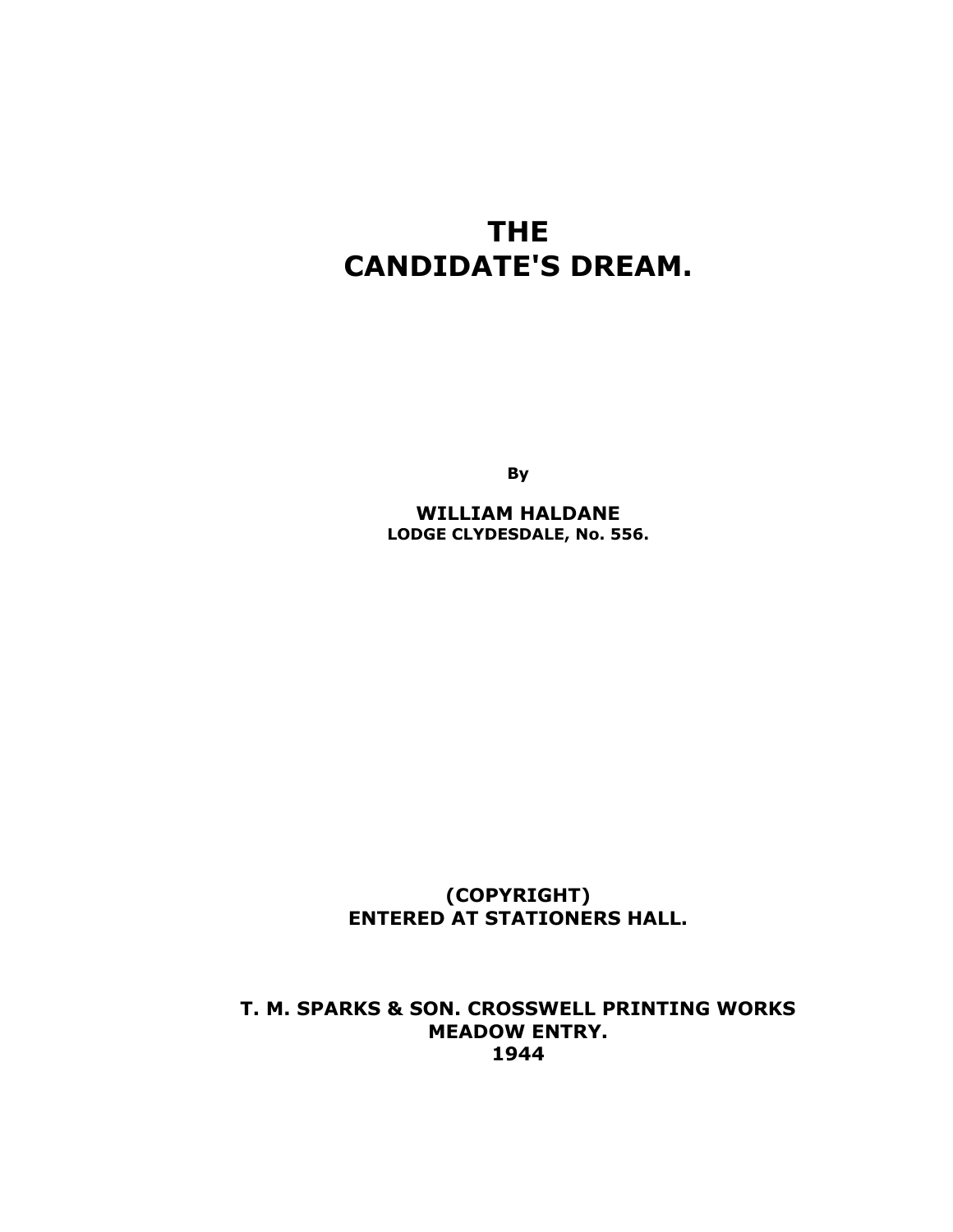## **THE CANDIDATE'S DREAM.**

When Mason Brother Mason meets, And each the other warmly greets, Joy seems an overflowing cup, When hand meets hands in Brother's Grip, And one the question asks the other About the age o' that one's mother.

It matters not from whence he come, So long's he's acting on the plumb Position counts for little there, For all are Level on the Square. For hours on end they'll talk together Each crowns one's story wi' anither Though women in this sphere surpasses, Men sometimes can out-talk the lasses.

They talk o' Lodges where they've been, O' things they've heard and things they've seen, Compare their ain Lodge wi' the rest Then syne amidst their cheery chaff There's something said that mak's a' laugh: Their Mother aye, of course, is best Someone perchance makes observation On the subject o' Initiation;

"Then each can here a story tell, The victim o' which is himsel', For Masons all, though old and grey, Aye mind o' that momentous day A' else he learned may be forgot, But no' the night he rode the goat! And wi' the rest I mind the night I first received Masonic Light.

On this score I've nae hesitation I mind o' my Initiation Aye, deeply in my mind I store it This story happened just before it. But to my tale-for many years, Though aye kept back by foolish fears, Within my heart, a' else displacin' A wish I had to be a Mason.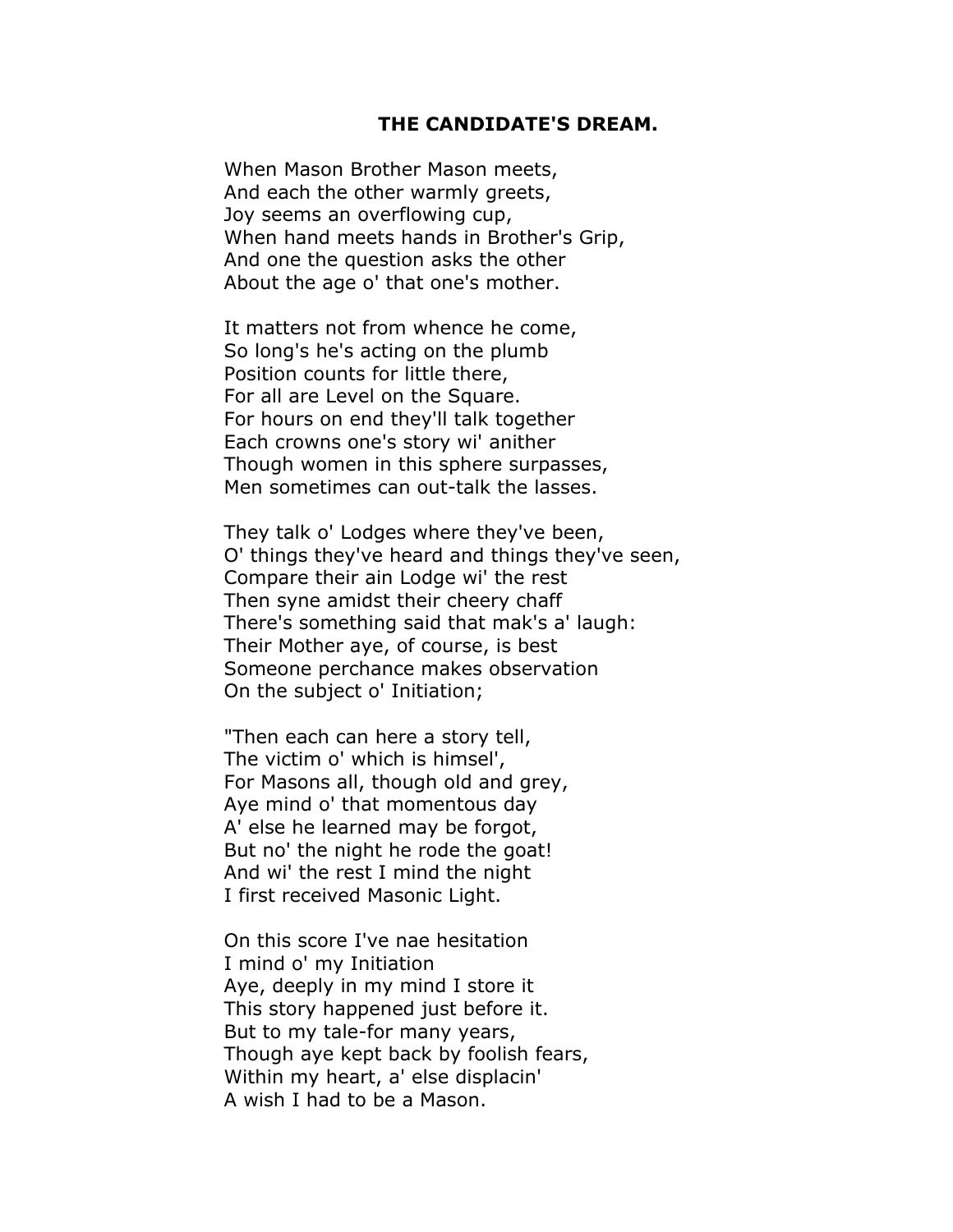I had nae thought o' gain or graft, But just connection wi' the Craft. I got a frien' o' mine, Bob Bruce Ye ken him, honest man and douce Say I, " Here Bob, your Lodge I'll jine." Bob brought a form for me to sign. I was proposed and syne accepted Bob's candidates were ne'er rejected.

A fortnight then I had to wait Before they'd me initiate. But time sped on: it's quick in running If ye're in dread o' what is coming. I'd lot o' friends who took delight in Telling stories me to frighten. That kind o' friend I thought I'd mair That which was just my rightfu' share.

The time wore roun', the fatal day Was but a few short hours away. The night before it, I well mind it noo, For I was in an awfu' stew. My voucher then I went to see, To find what he could do for me. Say I, " Here, Bob, as ye ken fine, The morn's the night I toe the line;

I'm nervous, Bob, I don't deny it." Says he, " Your looks, man, don't belie it. Is there oucht I can do for you?" Says 1, " There is: Bob, tell me true – Just gae's a word o' information, Advice about my preparation." He didna speak-- I thought he'd chaff— He looked at me, then gaed a laugh:

That laugh o' his wi' me remains, It froze the blood within my veins, And then he spoke-his words were short And sharp as any gun's report " just tak' a bath-that will not hurt And I'd advise-a good clean shirt. The morn's night you'll catch it hot, And then I'll see you ride the goat!"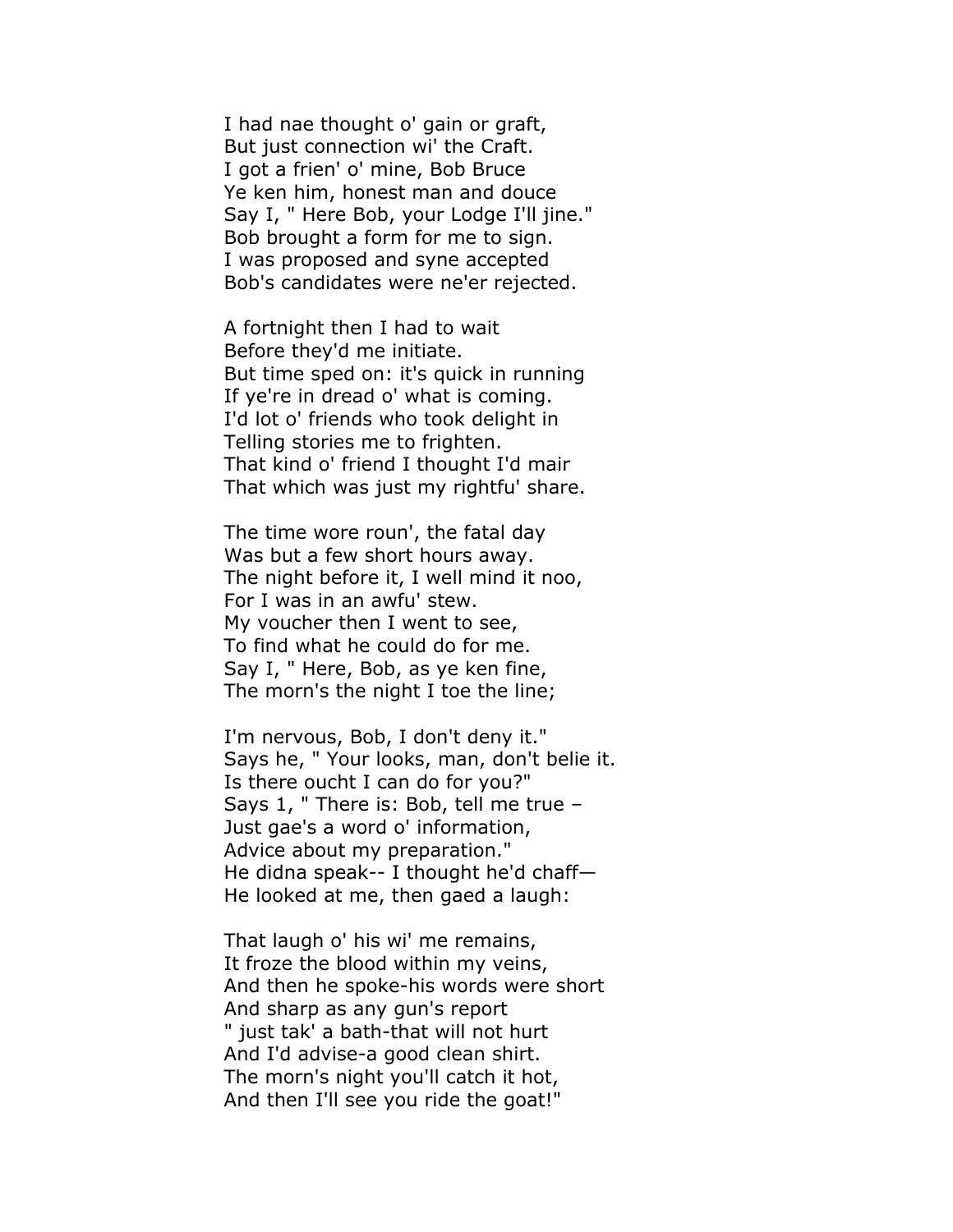I left him then, and home I went; I wondered what the whole thing meant; His words were ringing in my ears, They just confirmed a' my worst fears:" A clean shirt!" "You'll get it hot !" "Have a bath!" "Ride the goat!" I went to bed, but couldn't sleep; My thought from wandering widna' keep.

At last-I must have slept, 'twould seem, For then I dreamed this awfu' dream. I stood outside the Lodge-room waitin', My heart was wildly palpitating'; To rush off home I felt inclinin' I was the only one was joinin'. To get from there I'd gi'en a pension They must have guessed o' my intention,

For then a man came oot, so burly; I didna speak he look so surly. "Just come this way," he says, and he Into a side room then took me. "Tak off your clothes-- you'll no get hurt Take them all off except your shirt!" He stood and watched me-- this was rudeness My shirt was lengthy-- I thanked goodness.

My arms and legs he tied up next, A hanky round my eyes he fixed; A word or two he spoke, and then I got picked up and carried ben. They laid me doon upon the floor I felt I couldn't stand much more. The sweat broke out in every pore I heard them shut and bolt the door;

And then I heard-so help me, Sanny! Slow music, low and weird, uncanny. That music thrilled me through and through, I tell you I was in a stew! The music stopped. Next thing I hears A voice was shouting in my ears A voice that was so sharp and curt It made me tremble in my shirt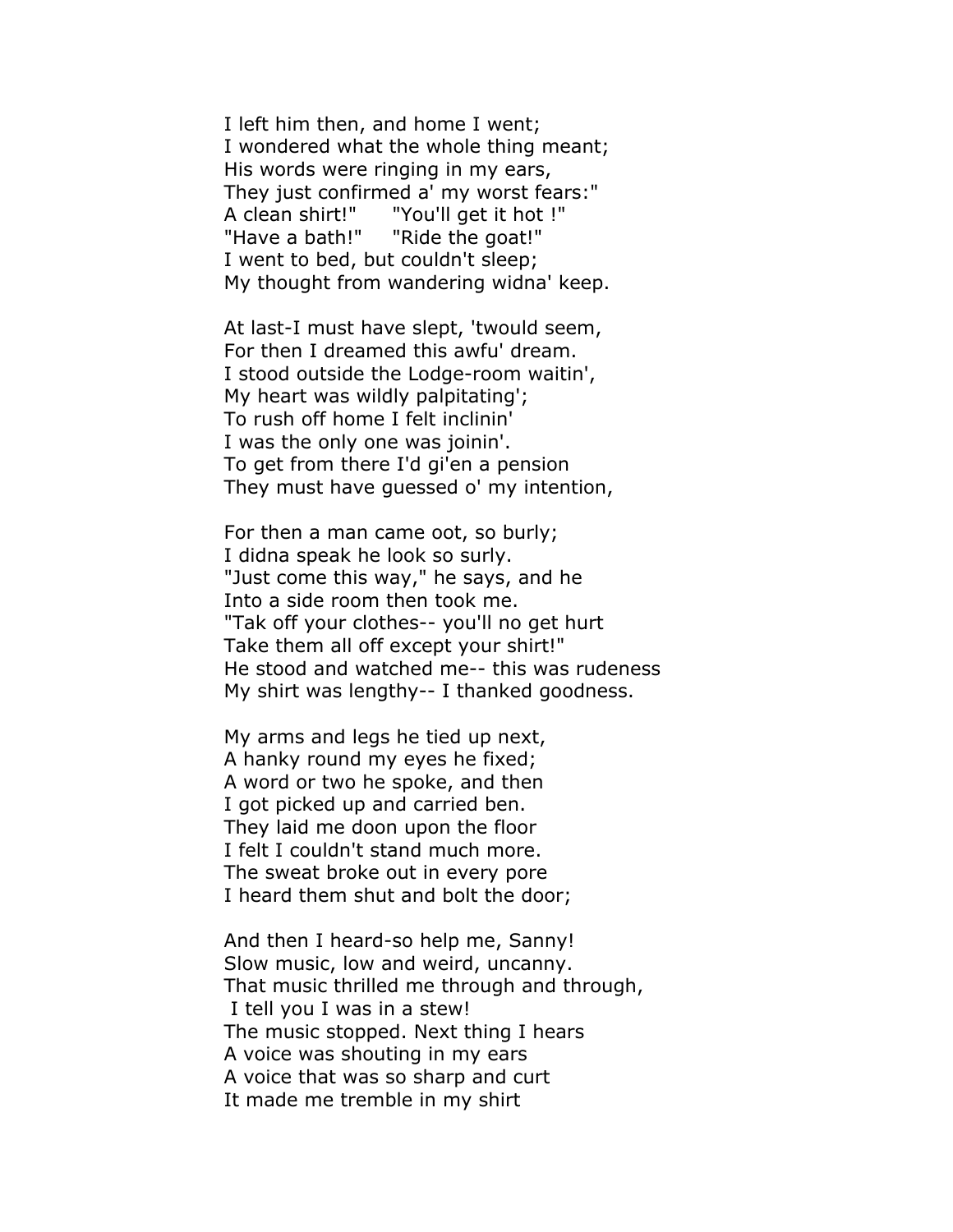"Unbind the man and let him see!" I felt them ta' a haud o' me. They took the hanky from my eyes, And then I saw, to my surprise, A' round about within my view, I saw a most unearthly crew, A' men although they seemed to be As strange a lot as one could see.

They looked just like a pack o' deils, Wi' great lang cloaks down to their heels, An' o'er their heads to hide a' traces, They had long cowls, which hid their faces, Wi' holes cut in, through which their e'en. Like glitt'ring fires could well be seen. Then one that seemed the leader spoke It seemed like speakin' through a poke

"Young man," says he, " the secrets o' Our Mystic Craft you seek to know Before these secrets we can gie ye, There's a test to pass-we a' maun see. Are. you prepared that test to try?" I just nodded, and then said, "Aye." I felt myself turn cold, then hot, When loud he cried, " Bring in the Goat!"

A door was then flung open wide, While I prepared for Turpin's ride. Then wi' a rush in cam' the goat, Wi' horns as lang's a Hieland stot ; It look a picture o' brute force; It stood as high as ony horse; It started plunging, kicking, screaming, While I wi' sweat was fairly teeming;

And then I heard the voice again This is what I heard him sayin' "You see that goat! Get up astride it, And three times round this room you'll ride it. That is the test "-I turned pale "Which you must pass, for if you fail And get thrown off, your work is vain The Mason's secrets you can't gain!"